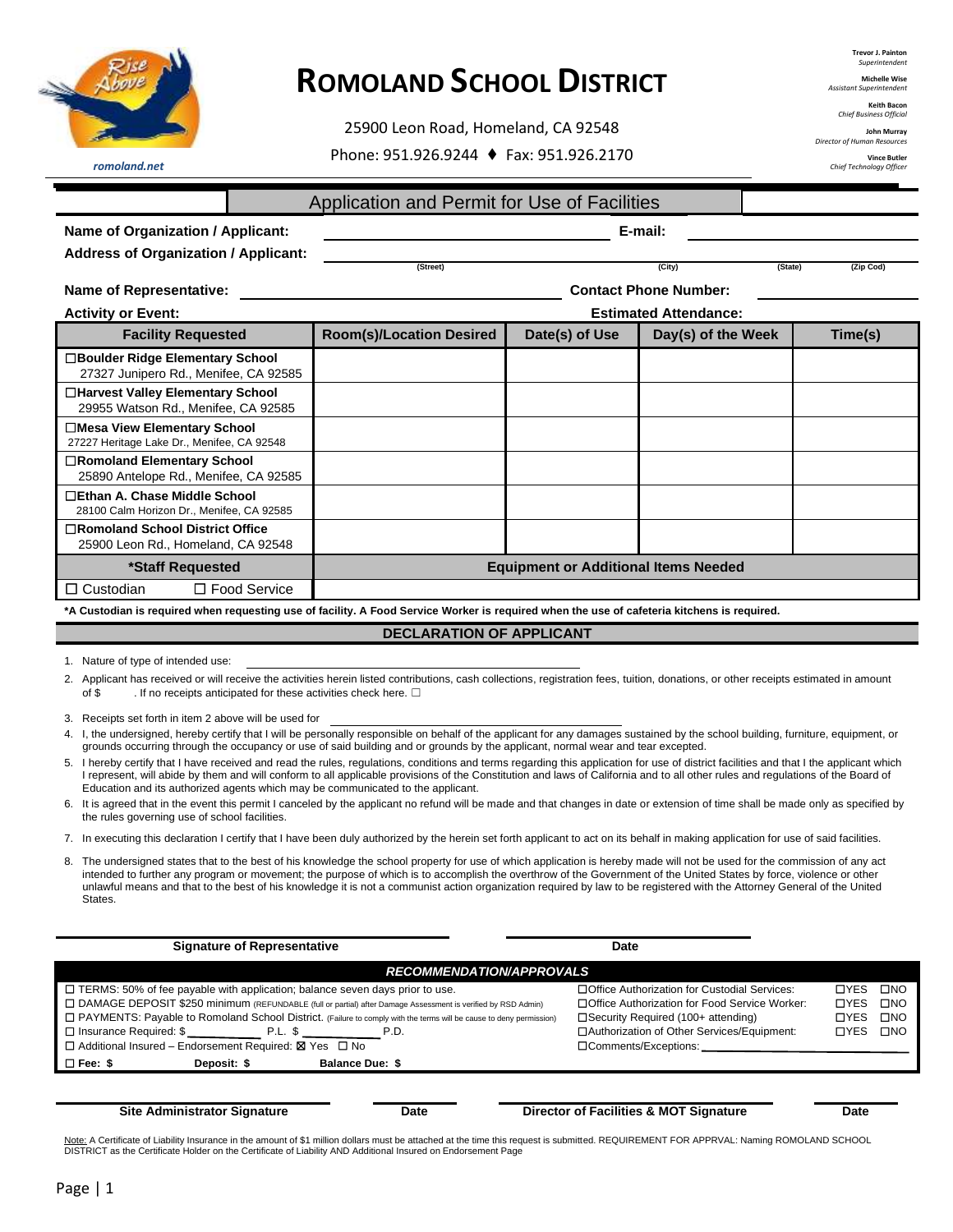

25900 Leon Road, Homeland, CA 92548 Phone: 951.926.9244 ♦ Fax: 951.926.2170 **Trevor J. Painton** *Superintendent*

**Michelle Wise** *Assistant Superintendent*

**Keith Baco** *Chief Business Official*

**John Murray** *Director of Human Resources*

> **Vince Butler** *Chief Technology Officer*

*romoland.net*

### Procedures Governing Use of School Facilities

|                              | Name of Organization/Applicant:                                                                                                                                                                                                                                                                                                                                                                                                                                                                                                                                                                                                                                                                                                                                                                                                                                  |                              |                              |        |       |
|------------------------------|------------------------------------------------------------------------------------------------------------------------------------------------------------------------------------------------------------------------------------------------------------------------------------------------------------------------------------------------------------------------------------------------------------------------------------------------------------------------------------------------------------------------------------------------------------------------------------------------------------------------------------------------------------------------------------------------------------------------------------------------------------------------------------------------------------------------------------------------------------------|------------------------------|------------------------------|--------|-------|
|                              | Address of Organization/Applicant:                                                                                                                                                                                                                                                                                                                                                                                                                                                                                                                                                                                                                                                                                                                                                                                                                               | (Street)                     | (City)                       | (State |       |
|                              | Name of Representative:                                                                                                                                                                                                                                                                                                                                                                                                                                                                                                                                                                                                                                                                                                                                                                                                                                          |                              | <b>Contact Phone Number:</b> |        | (Zip) |
|                              | <b>Activity or Event:</b>                                                                                                                                                                                                                                                                                                                                                                                                                                                                                                                                                                                                                                                                                                                                                                                                                                        |                              | Date of Activity/Event:      |        |       |
|                              | Article 2, Chapter 6 of the California State Law permits the governing board of a school district to grant the use of school buildings or grounds for public, literary,<br>scientific, recreational, or educational meetings. Under the law, the governing board establishes such terms and conditions of usage as it deems proper. (E.C.<br>40040-40058)                                                                                                                                                                                                                                                                                                                                                                                                                                                                                                        |                              |                              |        |       |
|                              | Any group or person desiring the use of school facilities or equipment shall check directly with the administrator of the facility that is to be used. The District form<br>shall then be completed indicating the date, time, purpose and nature of the meeting, including the signed verification by school personnel. The completed and<br>verified form shall then be sent to the Director of Maintenance, Operations and Business Services for approval. One copy will be returned to the applicant after<br>approval. The time of application should be at least ten days prior to the event. Athletic facilities will not be approved for less than ten (10) persons. Cancellations<br>should be made in writing 24 hours preceding the date and time of the event. This is to ensure notification to custodians and other support personnel.             |                              |                              |        |       |
|                              |                                                                                                                                                                                                                                                                                                                                                                                                                                                                                                                                                                                                                                                                                                                                                                                                                                                                  | <b>RULES AND REGULATIONS</b> |                              |        |       |
|                              | Please review and then place a check mark in each box to acknowledge that you have read and understand the following Rules and Regulations:                                                                                                                                                                                                                                                                                                                                                                                                                                                                                                                                                                                                                                                                                                                      |                              |                              |        |       |
| ப<br>П<br>$\mathbf{L}$<br>be | A Certificate of Insurance is required. The District assumes no liability for personal injury or property damage. The District must be named as additional<br>insured on the organization's insurance policy.<br>School use of all facilities has first consideration and all permits are revocable at any time.<br>Use of audio systems, spots, dimmer boards, etc., must be arranged with the principal of the school concerned. The service or sale of food or refreshments<br>will not normally be permitted on school property or in school facilities except in the school cafeterias.<br>Use of cafeteria kitchens must be arranged with the Director of Food Services 2 weeks prior to the meeting/event date, and a food service employee must                                                                                                          |                              |                              |        |       |
|                              | present.<br>Use of religious services must be in accordance with the following rules:<br>1. A fair market rental will be charged by the school district.<br>2. Religious organizations may use school facilities in accordance with E.C. 40040 and 39379.<br>3. The letting of the property may not encompass time immediately preceding, during, or immediately following formal class instruction.<br>Use for dances must be in accordance with the following rules:<br>The activity must terminate and the school be vacated prior to 8:30 p.m.<br>2. At least one adult whose primary concern is supervision must be present for each 100 people.<br>No alcoholic beverages are permitted on or near the school grounds. (Business & Professional Code 25608)<br>З.<br>Decorations and other refuse must be removed at the conclusion of the activity.<br>4. |                              |                              |        |       |

5. A police permit must be obtained whenever admission is charged.

|                                            | 6. In addition to item.2, at least one police officer must be hired whenever more than 100 people will be present. The total number of police officers needed |  |  |
|--------------------------------------------|---------------------------------------------------------------------------------------------------------------------------------------------------------------|--|--|
| to be determined by the police department. |                                                                                                                                                               |  |  |

- For field use: A custodian may be required at the District's discretion, to be paid by organization/applicant according to Fee Scale.  $\Box$
- $\Box$ For field use: A portable toilet facility needs to be provided by organization during use of fields and removed after each day of field use.
- $\Box$ Responsible adult supervision must be provided by the organization whenever minors are present.
- Damages resulting from use by the outside group will be billed to the sponsoring organization.  $\Box$
- $\Box$ No storage is available, and equipment owned by individuals or organizations must be removed after each use of the facility.

|       | A representative of the school district shall be present on school property whenever an authorized activity is taking place. The designated representative |  |  |  |
|-------|------------------------------------------------------------------------------------------------------------------------------------------------------------|--|--|--|
| shall |                                                                                                                                                            |  |  |  |

have the responsibility to see that all rules, regulations and laws are adhered to by the group using the school facility and that violations are reported to the Facilities Office or the School District. Exceptions may be granted with the approval of the District Superintendent or his designee.

- Smoking is NOT allowed in the school buildings and grounds. Beverages or food are not permitted in the gyrrs or related facilities.
- All approvals terminate June 30 of any fiscal year, if not so specified at an earlier date.
- Rental fees must be paid in advance. Contact Facilities Office for further information.
- Minimum charge  $\sim$  2 hours usage, 2 hours labor.

Signature of Representative:

Date: \_\_\_\_\_\_\_\_\_

 $\Box$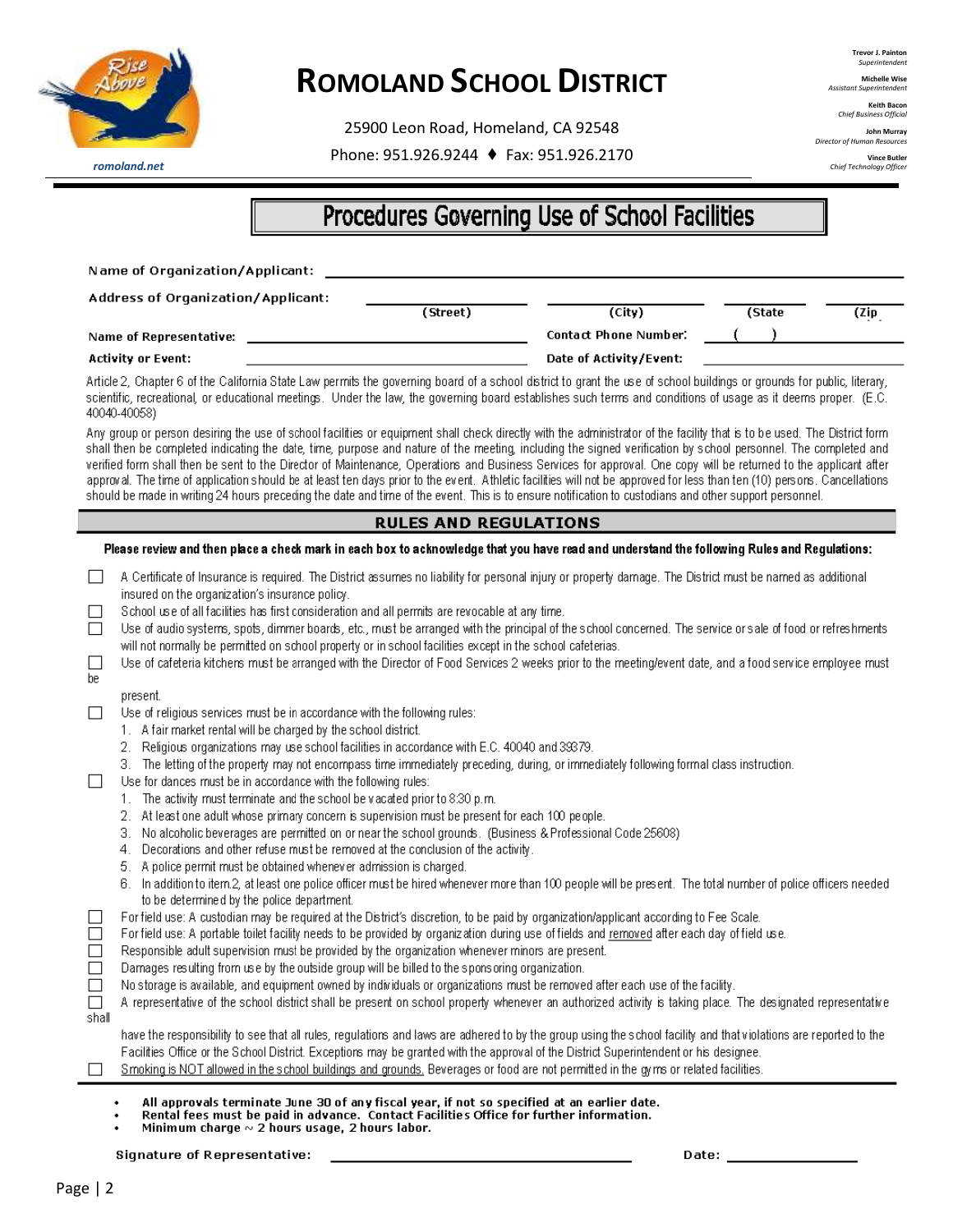

25900 Leon Road, Homeland, CA 92548

Phone: 951.926.9244 ♦ Fax: 951.926.2170

**Trevor J. Painton** *Superintendent* **Michelle Wise** *Assistant Superintendent*

**Keith Baco** *Chief Business Official* **John Murray** *Director of Human Resources* **Vince Butler** *Chief Technology Officer*

*romoland.net*

#### **Facility Request Checklist**

### **Thank you for your interest in utilizing the Romoland School District facilities. In an effort to better assist you, we have itemized the items that need to be completed in order for us to begin processing your request. They are listed as follows:** est in utilizing the Romoland School District facil<br>re itemized the items that need to be completed in<br>. They are listed as follows:

- ☐ **1.** Application and Permit for Use of Facilities needs to be completed up to the Recommendations/Approvals section. (Page 1 of 4)
- □ 2. Procedures Governing Use of School Facilities needs to be completed. Do not forget to check the boxes acknowledging that you have read and understand the Rules and Regulations. (Page 2 of 4) of School Facilities needs to be completed. Do not forget to check the lates and Regulations. (Page 2 of 4)<br>must be completed and signed by Applicant/Representative and all Partic<br>of Liability Insurance with limits of at l
- ☐ **3.** Hold Harmless Agreement must be completed and signed by Applicant/Representative and all Participants (*i.e. Performers; Workers*).
- $(\text{Pages } 4 \& 5)$ ☐ **4.** Attach a copy of Certificate of Liability Insurance with limits of at least \$1 million dollars per occurrence with a \$2 million dollar aggregate naming the school district as Certificate Holder. The Certificate of Liability Insurance should list the \*Certificate Holder as:

| <b>Romoland School District</b>               |
|-----------------------------------------------|
| 25900 Leon Road                               |
| Homeland, CA 92548                            |
| nt listing the Romoland School District as ad |
| ditional Insured Endorsement should include   |
| dorsement/nolicy term                         |

 Attach Additional Insured Endorsement listing the Romoland School District as additional insured and stating that the insurance is primary and noncontributory. The Additional Insured Endorsement should include the current policy number, endorsement number, effective date of endorsement and endorsement/policy term.

☐ **5.** The date(s) of the event(s) must be within the District's fiscal calendar. This means that the facilities may only be requested for our current fiscal school year. Example: July 2018 through June 2019.

☐ **6.** The date(s) of the event(s) must fall within the timeline of the Certificate of Liability Insurance. Example: The Certificate of Liability Insurance expires on January 1, 2019 and you are requesting the facility for February 18, 2019. We would not be able to approve this due to the fact that the Certificate of Liability Insurance will expire prior to the date(s) of the event(s). The facility request would only be accepted when the Certificate of Liability Insurance has been renewed for the future date and a copy of it has been provided to us. must be within the District's fiscal calendar. This means that the facilities <br>
<u>Example</u>: July 2018 through June 2019.<br>
must fall within the timeline of the Certificate of Liability Insurance.<br>
Liability Insurance expires

□ 7. All fees must be paid in advance. Please check with an office staff member at the site you are requesting for information regarding fees. n office staff mem<mark>t</mark><br>ems have been pro

**\_\_\_\_\_\_\_\_\_\_\_\_\_\_\_\_\_\_\_\_\_\_\_\_\_\_\_ \_\_\_\_\_\_\_\_\_\_\_\_\_\_** 

By signing below, I hereby acknowledge all above items have been provided and are required for the use of district facilities.

Signature of Representative **Date** Date Date **Date** Date Date Date Date

**Note:** A Facility Request Packet that is incomplete of all necessary items will result in the packet not being accepted. The packet will then be returned to the Organization/Applicant until all items have met the District's requirements. If your packet is disapproved, please resubmit your packet once all items have been completed. Thank you.

| <b>To Be Completed By The Requested Site</b>   |                                             |  |  |  |  |
|------------------------------------------------|---------------------------------------------|--|--|--|--|
| Name of Organization/Applicant:                |                                             |  |  |  |  |
| $\Box$ Approved due to completion of all items | $\Box$ Disapproved due to being incomplete. |  |  |  |  |
| Signature of Authorized Site Representative    | Signature of Authorized Site Representative |  |  |  |  |
| Date                                           | Date                                        |  |  |  |  |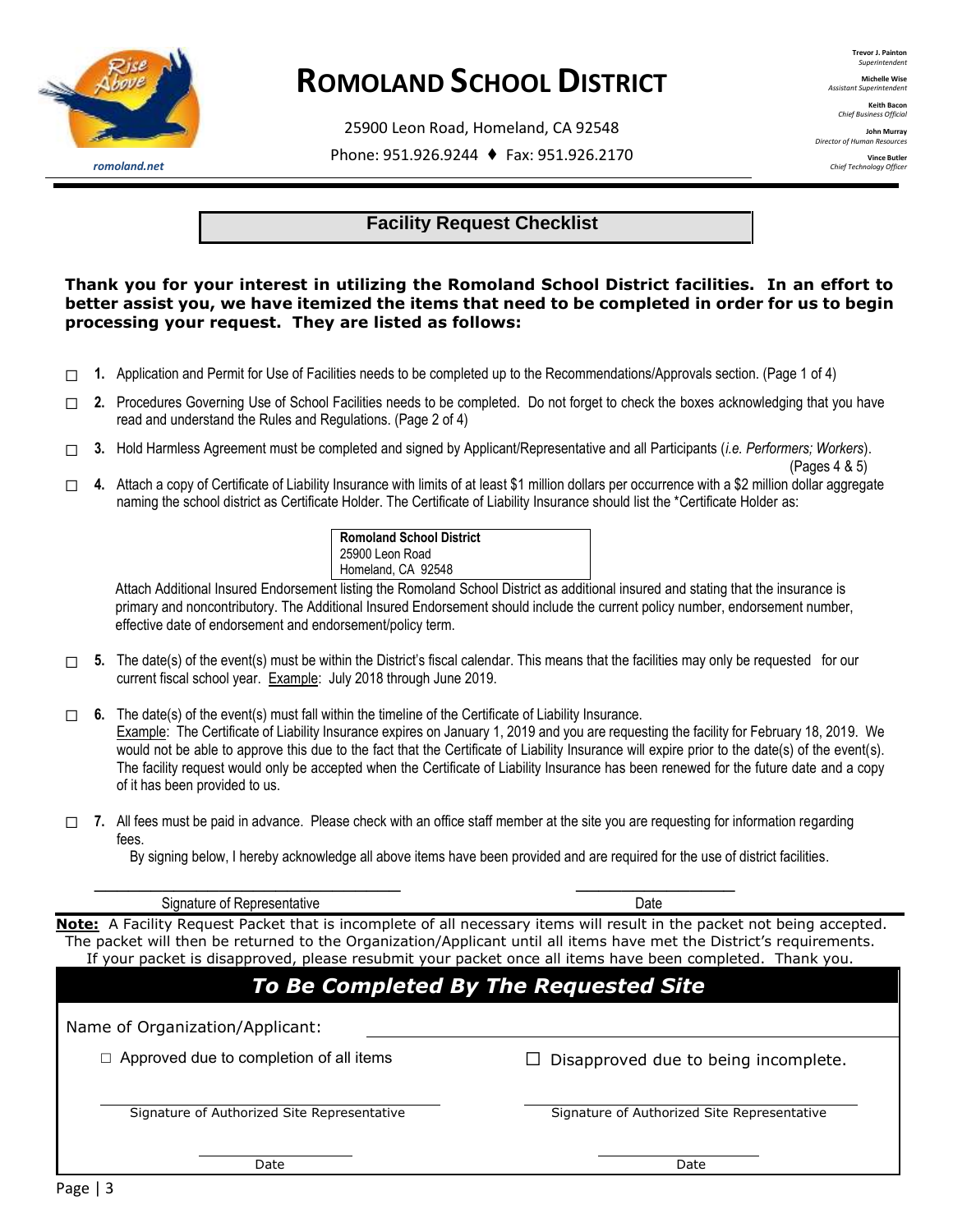

**Trevor J. Painton** *Superintendent* **Michelle Wise**

*Assistant Superintendent* **Keith Bacon** *Chief Business Official*

**John Murray** *Director of Human Resources*

**Vince Butler** *Chief Technology Officer*

25900 Leon Road, Homeland, CA 92548 Phone: 951.926.9244 ♦ Fax: 951.926.2170

#### *romoland.net*

# Hold Harmless and Indemnification Agreement

Notwithstanding any insurance coverage which may be in effect, and in addition to any additional undertakings referred to herein, Applicant and its Participant(s) agree at all times to protect, indemnify, and hold Romoland School District, its Board of Trustees, officers, members, representatives, agents, guests, invitee, and/or employees free and harmless, and to provide legal defense, from any and all liabilities, claims, losses, judgments, damage, demands or expenses resulting from the Applicant's and its Participant(s)'s use or occupancy of the District's facilities and/or the active or passive negligence of the Applicant and/or its Participant(s) or of the District, its Board of Trustees, officers, members, representatives, agents, guests, invitee, and/or employees, specifically including, without limitation, any liability, claim, loss, judgment, damage, demand, or expense, arising by reason of:

- 1. the loss of or damage to any of the District's facilities including any building, structure, or improvement thereon, or any equipment to be used therein;
- 2. the injury to or death of any person including, but not limited to, the officers, members, representatives, agents, guests, invitee, and/or employees of the Applicant and/or its Participant(s) or of the District; or
- damage to any property arising from the use, possession, selection, delivery, return, 3. condition or operation of the District's facilities. Applicant and/or its Participant(s) further agree to reimburse the District for all liabilities, claims losses, judgments, damage, demands, expenses, fines, penalties, including reasonable attorney's fees imposed or incurred by the District because of the Applicant's and/or its Participant(s)'s use or occupancy of the District's facilities and/or active or passive negligence of the Applicant and/or its Participant(s) or of the District, its Board of Trustees, officers, members representatives, agents, guests, invitee, and/or employees.

**EVENT: DATE OF EVENT: LOCATION OF EVENT:** 

This specified event/activity is not District sponsored.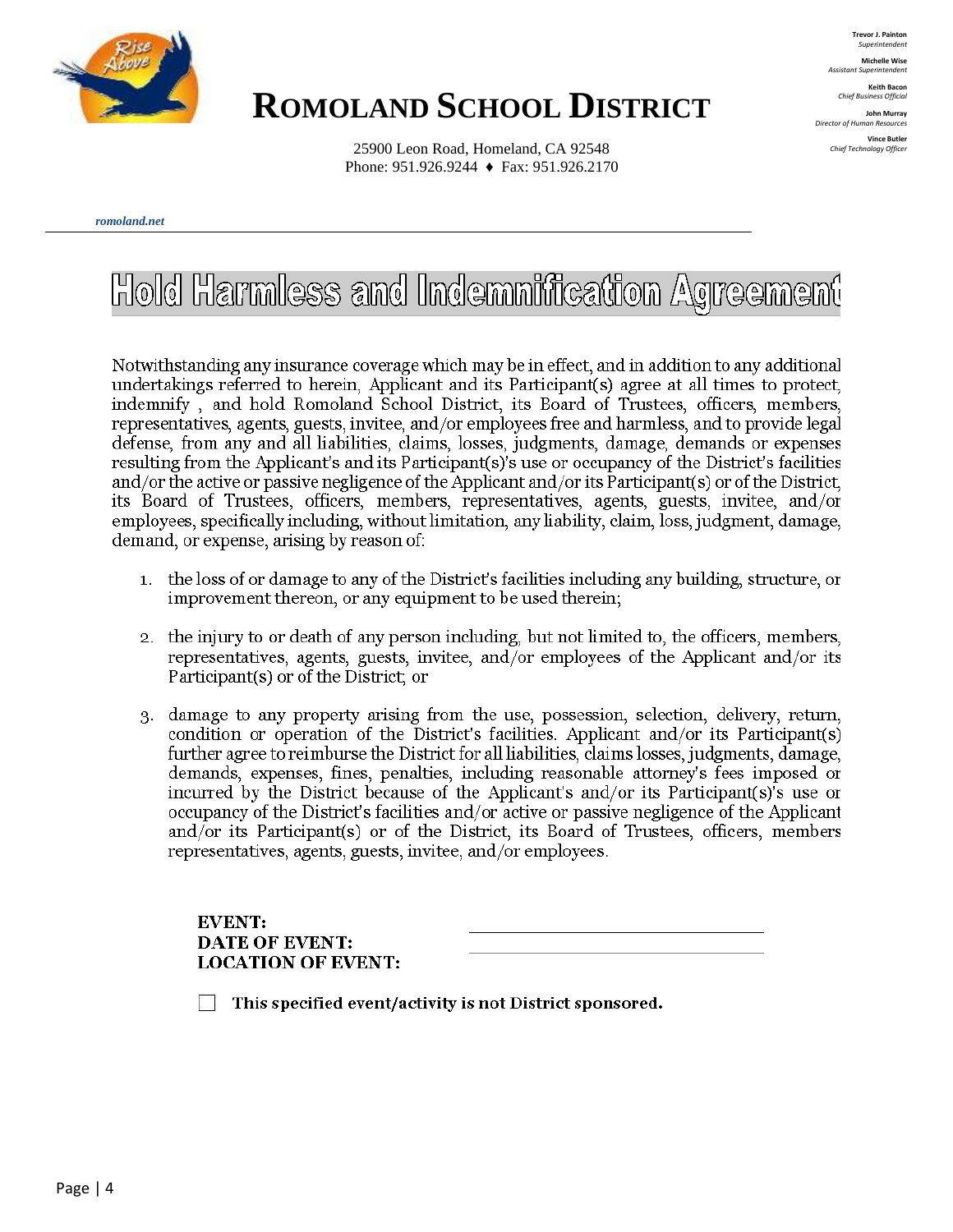

**Trevor J. Painton** *Superintendent* **Michelle Wise**

*Assistant Superintendent* **Keith Bacon** *Chief Business Official*

**John Murray** *Director of Human Resources* **Vince Butler**

*Chief Technology Officer*

25900 Leon Road, Homeland, CA 92548 Phone: 951.926.9244 ♦ Fax: 951.926.2170

*romoland.net*

I understand and acknowledge that this event and/or activities, by their very nature, pose the potential risk of serious injury / illness to individuals who participate in such activities.  $\hat{I}$  understand and acknowledge that participation in these activities is completely voluntary and I agree to assume liability and responsibility for any and all potential risks that may be associated with participation in such activities.

(Please make copies if more space is needed.)

| Applicant Name / Authorized Representative<br>(Please Print) | Participant Name (Please Print) |  |  |
|--------------------------------------------------------------|---------------------------------|--|--|
| <b>Applicant / Representative Signature</b>                  | Participant Signature           |  |  |
| Date                                                         | Date                            |  |  |
| Participant Name (Please Print)                              | Participant Name (Please Print) |  |  |
| Participant Signature                                        | Participant Signature           |  |  |
| Date                                                         | Date                            |  |  |
| Participant Name (Please Print)                              | Participant Name (Please Print) |  |  |
| Participant Signature                                        | Participant Signature           |  |  |
| Date                                                         | Date                            |  |  |
| Participant Name (Please Print)                              | Participant Name (Please Print) |  |  |
| Participant Signature                                        | Participant Signature           |  |  |
| Date                                                         | Date                            |  |  |